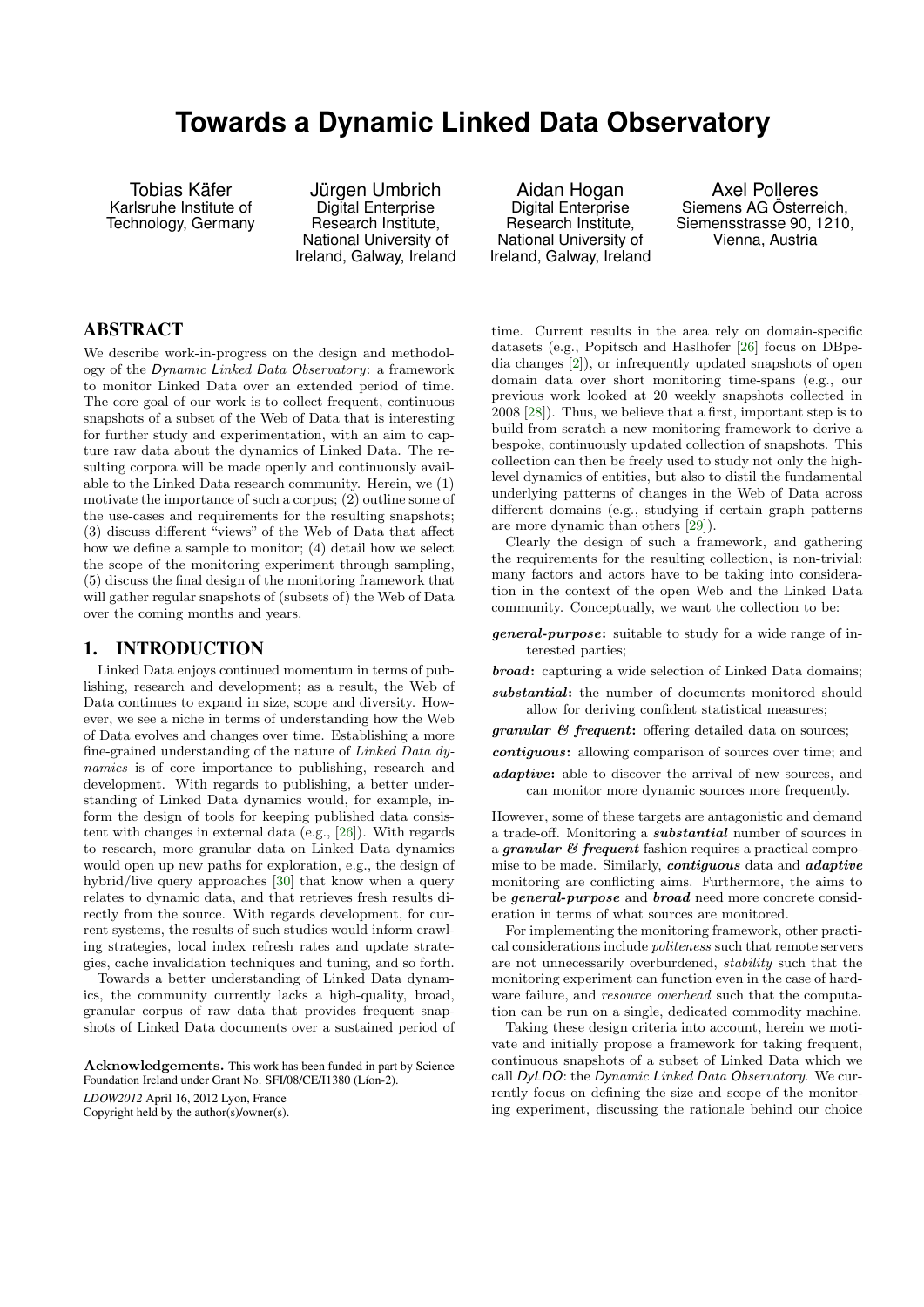of sources to observe, touching upon various issues relating to sampling the Web of Data. Later, we also sketch the framework itself, outlining the crawling to be performed for each snapshot, providing rationale for different parameters used in the crawl, as well as proposing an adaptive filtering scheme for monitoring more dynamic sources more frequently. Our primary goal here is to inform the community of our intentions, outline our rationale, collect use-cases and potential consumers of the snapshot collection, and to gather feedback and requirements prior to starting the monitoring experiments. In particular, we currently focus on defining the scope of the monitoring experiment.

To begin, we motivate our work in terms of envisaged use-cases and research questions our corpus could help with  $(\S 2)$  $(\S 2)$ , subsequently presenting some related work  $(\S 3)$  $(\S 3)$ . Next, in order to understand what we are monitoring/sampling – to ascertain its borders – we ask the question What is THE WEB OF DATA?, and compare two prominent "views" thereof: (1) the Billion Triple Challenge dataset view, and (2) the CKAN/LOD cloud view  $(\S$  [4\)](#page-2-1). Thereafter, we describe the sampling methodology we have used to derive a "seed list" of URIs that form the core of the monitoring experiment  $(\S 5)$  $(\S 5)$ . Finally, we outline the proposed monitoring framework, detailing setup parameters, and adaptive extensions  $(\S 6)$  $(\S 6)$ . We conclude with future directions and a call for feedback and potential use-cases from the community (§ [7\)](#page-8-0).

# <span id="page-1-0"></span>2. USE CASES AND OPEN QUESTIONS

We now discuss the potential benefit and impact of our proposed observatory for Linked Data based on (1) some envisaged use-cases, and (2) some open research questions that our data could help to empirically investigate.

In previous work [\[31\]](#page-9-5), we gave an overview of Web and Linked Data dynamics, presenting four community use cases that require technical solutions to deal with dynamic data. We first extend these four example scenarios to motivate our ongoing work on the Dynamic Linked Data Observatory.

#### *UC-1: Synchronisation.*

Synchronisation addresses the problem of keeping an offline sample/replica of the Web of Data up-to-date.

The most common scenarios is the maintenance of locally cached LOD indexes. To the best of our knowledge, none of the popular semantic web caches (such as hosted by Sindice and OpenLink) investigated index-update strategies based on the current knowledge of the dynamicity of Linked Data, but rather rely on publisher-reported information about up-date frequencies where available (e.g., sitemaps<sup>[1](#page-1-1)</sup>).

#### *UC-2: Smart Caching.*

This use-case tries to find efficient methods to optimise systems operating live over Web data by minimising network traffic wasted on unnecessary HTTP lookups.

Versus synchronisation, this use-case targets systems that operate live and directly over the Web of Data. An exemplary use-case would be the integration of smart caching for live querying (e.g., [\[18\]](#page-9-6)) or live browsing (e.g., [\[1\]](#page-9-7)) over Linked Data, avoiding re-accessing a document or dereferencing a URI if it is unlikely to have changed according to knowledge of dynamicity patterns.

#### *UC-3: Hybrid Architectures.*

A large index of Linked Data can implement a hybrid architecture based on dynamicity statistics, where one processing pipeline is optimised for static knowledge, and another for dynamic knowledge.

In various Linked Data search and query engines, there is an inherent trade-off between running computation live during query-time or pre-computing answers offline. Abstractly, pre-computation suits static data and runtime computation suits dynamic data. Example trade-offs include dynamic insertions vs. batch loading, lightweight indexing vs. heavyweight indexing, runtime joins vs. live joins, backwardchaining reasoning vs. forward-chaining reasoning, windowbased stream operators vs. global operators, etc. Knowledge of dynamicity can help decide which methods are appropriate for which data. Furthermore, smart hybrid queries may become possible: consider the query "GIVE ME  $(C \text{URRENT})$ temperatures of European capitals", where knowledge of dynamicity would reveal that temperatures are dynamic and should be fetched live, whereas European capitals are static and can be run (efficiently) over the local index.

#### *UC-4: External-Link Maintenance.*

The link maintenance use-case addresses the challenge to preserve referential integrity and the correct type of links in the presence of dynamic external data.

Popitsch and Haslhofer [\[26\]](#page-9-0) investigate this use case, which involves monitoring external Web datasets for changes to help ensure the integrity of links targeting them from local data. They propose DSNotify: a solution and an evaluation framework which is able to replay changes in a dataset; however, the authors only have knowledge of DBpedia dynamics to leverage. Such works help ensure the quality of links between datasets, and we hope that our corpora will help extend application to the broader Web of Data.

#### *UC-5: Vocabulary Evolution and Versioning.*

Knowledge of the dynamics of Linked Data vocabularies could lead to better versioning methods.

Changes in the semantics of terms in Linked Data vocabularies can have a dramatic influence on the interpretation of remote datasets using them. For example, the FOAF vocabulary is extremely widely used on the Web of Data [\[12,](#page-9-8) [20\]](#page-9-9), but often resorts to informal versioning mechanisms: aside from the monotonic addition of terms, for example, FOAF recently removed disjointness constraints between popular classes like foaf:Person and foaf:Document, made foaf:logo inverse-functional, etc., that may change inferencing over (or even break) external data. Studying and understanding the dynamicity of vocabularies may motivate and suggest better methodologies for versioning.

We foresee that research and tools relating to these usecases will benefit directly from having our data collection available for analysis. However, aside from these concrete use-cases and more towards a Web science viewpoint, we also see some rather more fundamental – and possibly related – empirical questions that our collection should help answer:

- Change frequency: Can we model change frequency of documents with mathematical models and thus predict future changes?
- Change patterns: Can we mine patterns that help to categories change behaviour?

<span id="page-1-1"></span><sup>1</sup> <http://sitemaps.org/>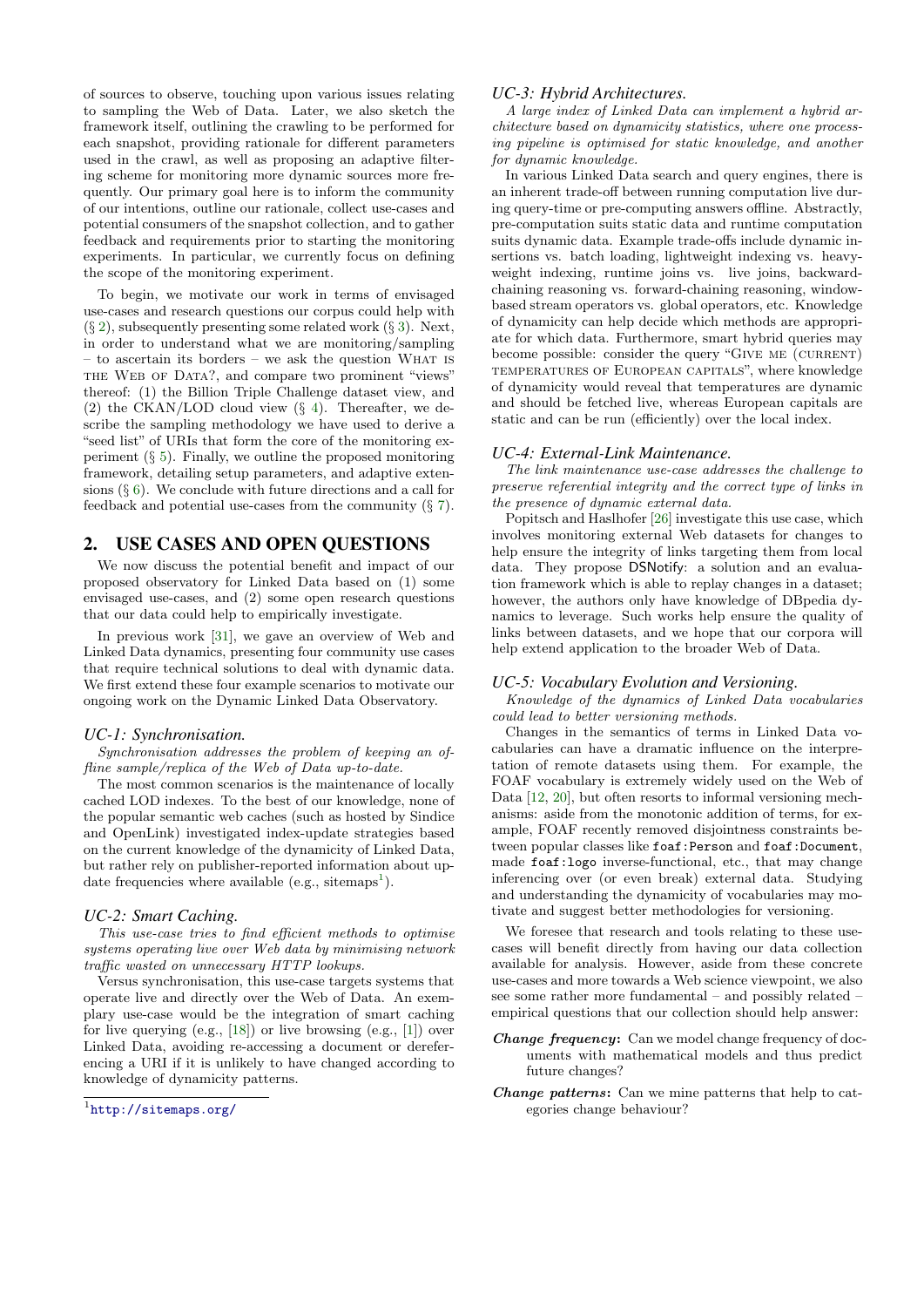- Degree of change: If a document changes, how much of its content is updated?
- Lifespan: What is the lifespan of Linked Data documents?
- Stability: How stable are Linked Data documents in terms of HTTP accessibility?
- Growth rate: How fast is the Web of Data evolving?
- Structural changes: Do we observe any changes in the structure of the network formed by links?
- Change triggers: Can we find graph patterns that trigger or propagate changes through the network?
- Domain-dependent changes: Do we observe a variation or clustering in dynamicity across different domains?
- Vocabulary-dependent changes: Do we observe different change patterns for data using certain vocabularies, classes or properties?
- Vocabulary changes: How do the semantics of vocabulary terms evolve over time?

## <span id="page-2-0"></span>3. BACKGROUND

Various papers have addressed similar research questions for the Web. Most works thus far have focused on the dynamicity of the traditional HTML Web, which (mostly) centres around dynamicity on the level of document changes. For the purposes of our use-cases, our notion of Linked Data dynamics goes deeper and looks to analyse dynamic patterns within the structured data itself: i.e., dynamicity should also be considered on the level of resources and of statements (as noted previously [\[29,](#page-9-4) [26\]](#page-9-0)). Still, studies of the dynamicity of the HTML Web can yield interesting insights for our purposes. In fact, in previous works, we initially established a link between the frequency of change of Linked Data documents and HTML documents [\[28\]](#page-9-3).

The study of the evolution of the Web (of Documents) and its implicit dynamics reaches back to the proposal of the first generation of autonomous World Wide Web spiders (aka. crawlers) around 1995. Bray [\[4\]](#page-9-10) published one of the first studies about the characteristics of the Web and estimated its size in 1996. Around the same time, Web indexes such as AltaVista or Yahoo! began to offer one of the first concrete use-cases for understanding the change frequency of Web pages: the efficient maintenance of search engine indexes. In 1997, Coffman et al. [\[9\]](#page-9-11) proposed a revisiting strategy for Web crawlers to improve the "freshness" of an index. This work was continuously improved over the subsequent years with additional experimental and theoretical results provided by Brewington [\[5,](#page-9-12) [6\]](#page-9-13), Lim et al. [\[21\]](#page-9-14), Cho et al. [\[8,](#page-9-15) [7\]](#page-9-16), Fetterly et al. [\[14\]](#page-9-17) and Ntoulas et al. [\[22\]](#page-9-18), amongst others.

Based on large data collections, these papers presented theory and/or empirical analyses of the HTML Web that relate closely to the dynamicity questions we highlight. For example, various authors discovered that the change behaviour of Web pages corresponds closely with – and can be predicted using – a Poisson distribution  $[5, 6, 8, 7]$  $[5, 6, 8, 7]$  $[5, 6, 8, 7]$  $[5, 6, 8, 7]$  $[5, 6, 8, 7]$  $[5, 6, 8, 7]$  $[5, 6, 8, 7]$ ; in previous work [\[28\]](#page-9-3), we presented initial evidence that changes in Linked Data documents also follow a Poisson distribution, though our data was insufficient to be conclusive. Relating to high-level temporal change patterns, Ntoulas et al. [\[22\]](#page-9-18) analysed the different frequency of updates for individual weekdays and working hours. The same paper also empirically estimated the growth rate of the Web to be  $~\sim 8\%$ 

new content every week, and regarding structural changes, found that the link structure of the Web changes faster than the textual content by a factor of  $3\times$ . Various authors found that with respect to the degree of change, the majority of changes in HTML documents are minor [\[21,](#page-9-14) [14,](#page-9-17) [22\]](#page-9-18). Loosely related to *change triggers*, Fetterly et al. [\[14\]](#page-9-17) found that certain parties simulate content changes to draw the attention of search engines. Regarding domain dependent changes, various authors also showed that change frequencies vary widely across top-level domains [\[14,](#page-9-17) [8,](#page-9-15) [5,](#page-9-12) [6\]](#page-9-13).

Relating to use-cases for studying the dynamics of Web documents, a variety have been introduced down through the years, including (i) the improvements of Web proxies or caches looked at by, e.g., Douglis et al [\[13\]](#page-9-19), (ii) efficient handling of continuous queries over documents [\[24\]](#page-9-20) or, returning to RDF, over SPARQL endpoints [\[25\]](#page-9-21). We refer interested readers to the excellent survey by Oita and Senellart [\[23\]](#page-9-22), which provides a comprehensive overview of existing methodologies to detect Web page changes, and also surveys general studies about Web dynamics.

#### <span id="page-2-1"></span>4. WHAT IS THE WEB OF DATA?

Our data collection should allow researchers to study various aspects and characteristics of data dynamics across a broad selection of Linked Data domains. However, it is not clear which data providers should be considered as "in scope", which are of interest for the Linked Data community who we target, and how we should define our target *popu*lation. Linked Data itself is a set of principles and an associated methodology for publishing structured data on the Web in accordance with Semantic Web standards and Web Architecture tenets [\[19\]](#page-9-23). Various data providers are compliant with Linked Data principles to varying degrees: there's no one yardstick by which a dataset can be unambiguously labelled as "Linked Data".

For the purposes of the seminal Linking Open Data (LOD) project, Cyganiak and Jentszch use a variety of minimal requirements a dataset should meet to be included in the LOD Cloud diagram [\[10\]](#page-9-24), which serves as a overview of connections between Linked Data corpora. However, the LOD Cloud is biased towards large monolithic datasets published on one domain, and does not cover low-volume cross-domain publishing as common for vocabularies such as FOAF, SIOC, etc. For example, platforms like identi.ca/status.net, Drupal, Wordpress, etc., can export compliant, decentralised Linked Data – using vocabularies such as FOAF and SIOC – from the various domains where they are deployed, but their exports are not in the LOD Cloud. Furthermore, it gives no explicit mention to the vocabularies themselves, which are of high relevance to our requirements.

A broader notion to consider is the Web of Data, which would cover these latter exporters and vocabularies, but which is somewhat ambiguous and with ill-defined borders. For our purposes, we define the Web of Data as being comprised of interlinked RDF data published on the Web.[2](#page-2-2) No clear road-map is available for the Web of Data per this definition; the LOD cloud only covers prominent subsets thereof. Perhaps the clearest picture of the Web of Data comes from crawlers that harvest RDF from the Web. A prominent ex-

<span id="page-2-2"></span><sup>2</sup>This definition is perhaps more restrictive than some interpretations where, e.g., Sindice incorporates Microformats into their Web of Data index [\[11\]](#page-9-25).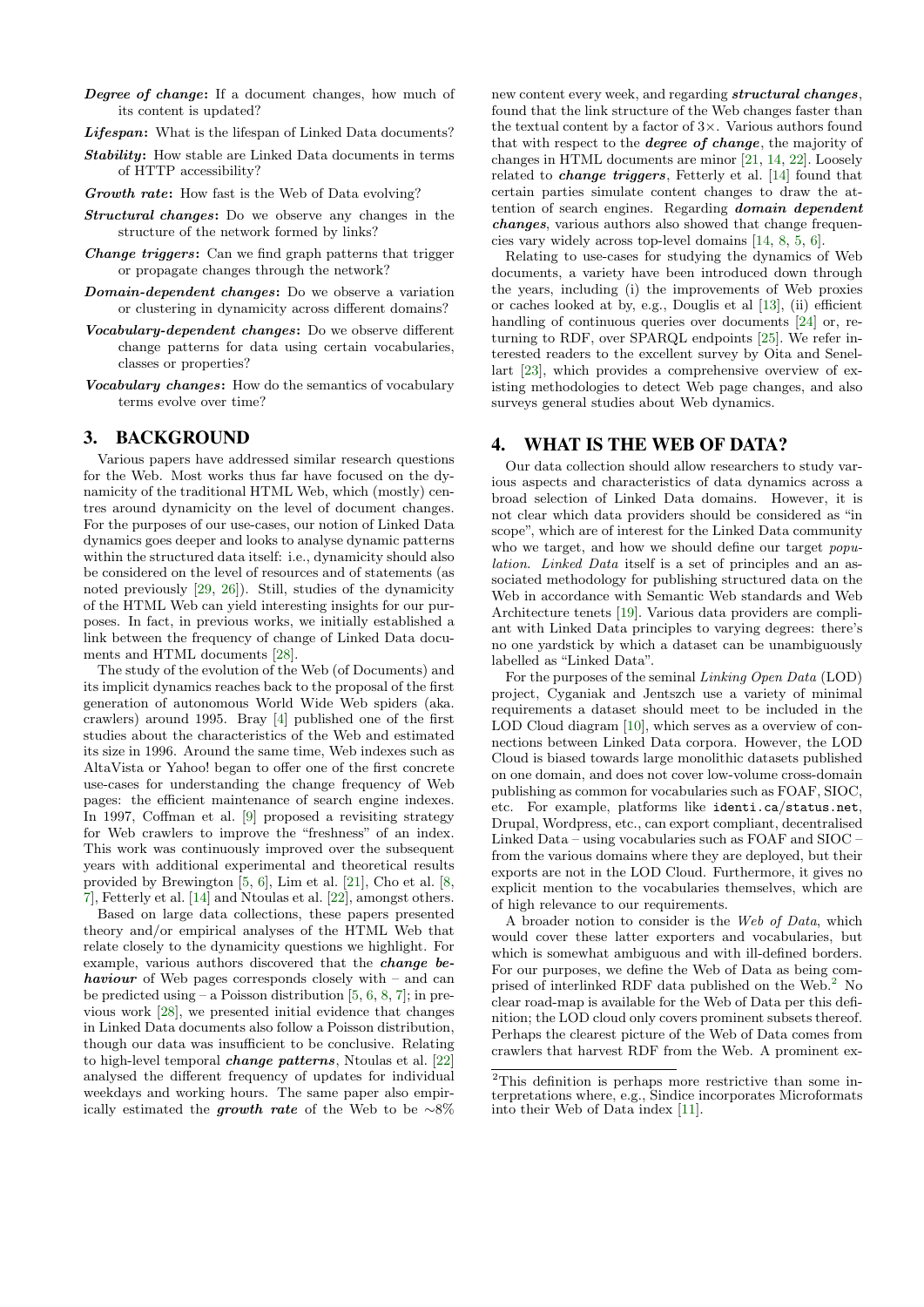<span id="page-3-0"></span>

Figure 1: Distribution of the number of statements in documents for the BTC2011 dataset [\(1a\)](#page-3-0) overall and [\(1b\)](#page-3-1) for hi5.com; as well as [\(1c\)](#page-3-2) the periodicity of distribution of statements-per-document for hi5.com that causes the split tail in [\(1a\)](#page-3-0)  $\&$  [\(1b\)](#page-3-1).

ample is the Billion Triple Challenge Dataset, which is made available every year and comprises of data collected during a deep crawl of RDF/XML documents on the Web of Data. However, the precise composition of such datasets is unclear, and requires further study.

As such, the core question of what it is we want to monitor – i.e., what population of domains the Linked Data community is most interested in, and thus what population we should sample from – is non-trivial, and probably has no definitive answer. To get a better insight, in this section we contrast two such perspectives of the Web of Data, the:

- Billion Triple Challenge 2011 dataset [\[27\]](#page-9-26) which is collected from a Web crawl of over seven million RDF/XML documents; and the
- Comprehensive Knowledge Archive Network (CKAN)  $3$ repository – specifically the lodcloud group therein – containing high-level metrics reported by Linked Data publishers, used in the creation of the LOD Cloud.

We want to see how these two road-maps of the Web of Data can be used as the basis of defining a population to sample.

## 4.1 The BTC 2011 dataset

The BTC dataset is crawled from the Web of Data using the MultiCrawler framework [\[17\]](#page-9-27) for the annual Billion Triple Challenge [\[3\]](#page-9-28) at the International Semantic Web Conference (ISWC). The dataset empirically captures a deep, broad sample of the Web of Data in situ.

However, the details of how the Billion Triple Challenge dataset is collected are somewhat opaque. The seed list is sampled from the previous year's dataset [\[27\]](#page-9-26), where one of the initial seed-lists in past years was gathered from various semantic search engines. The crawl is for RDF/XML content, and follows URIs extracted from all triple positions. Scheduling (i.e., prioritising URIs to crawl) is random, where URIs are shuffled at the end of each round. As such, any RDF/XML document reachable through other RDF/XML documents from the seed list is within scope; otherwise, what content is (or is not) in the BTC – and how "representative" the dataset is of the Web of Data – is difficult to ascertain purely from the collection mechanisms.

<span id="page-3-2"></span><span id="page-3-1"></span>As such, it is more pertinent to look at what the dataset actually contains. The most recent BTC dataset – BTC 2011 – was crawled in May/June 2011. The final dataset contains 2.145 billion quadruples, extracted from 7.411 million RDF/XML documents. The dataset contains RDF documents sourced from 791 pay-level domains (PLDs): a paylevel domain is a direct sub-domain of a top-level domain (TLD) or a second-level country domain (ccSLD), e.g., dbpedia.org, bbc.co.uk. We prefer the notion of a pay-level domain since fully qualified domain names (FQDNs) overexaggerate the diversity of the data: for example, sites such as livejournal.com assign different subdomains to individual users (e.g., danbri.livejournal.com), leading to millions of FQDNs on one site, all under the control of one publisher. The BTC 2011 dataset contained documents from 240,845 FQDNs, 233,553 of which were from the livejournal.com PLD. Henceforth, when we mention domain, we thus refer to a PLD (unless otherwise stated).

On the left-hand side of Table [1](#page-5-0) we enumerate the top-25 PLDs in terms of quadruples contributed to the BTC 2011 dataset. Notably, a large chunk of the dataset (∼64%) is provided by the hi5.com domain: a social gaming site that exports a FOAF file for each user. As observed for similar corpora (cf. [\[20,](#page-9-9) Table A.1]) hi5.com has many documents, each with an average of over two thousand statements – an order of magnitude higher than most other domains – leading to it dominating the overall volume of BTC statements.

The dominance of hi5.com – and to a lesser extent similar sites like livejournal.com – shape the overall characteristics of the BTC 2011 dataset. To illustrate one prominent such example, Figure [1a](#page-3-0) gives the distribution of statements per document in the BTC dataset on log/log scale, where one can observe a rough power-law(-esque) characteristic. However, there is an evident three-way split in the tail emerging at about 120 statements, and ending in an outlier spike at around 4,000 statements. By isolating the distribution of statements-per-document for hi5.com in Figure [1b,](#page-3-1) we see that it contributes to the large discrepancies in that interval. The stripes are caused by periodic patterns in the data, due to its uniform creation: on the hi5.com domain, RDF documents with a statement count of  $10 + 4f$ are heavily favoured, where ten triples form the base of a user's description and four triples are assigned to each of f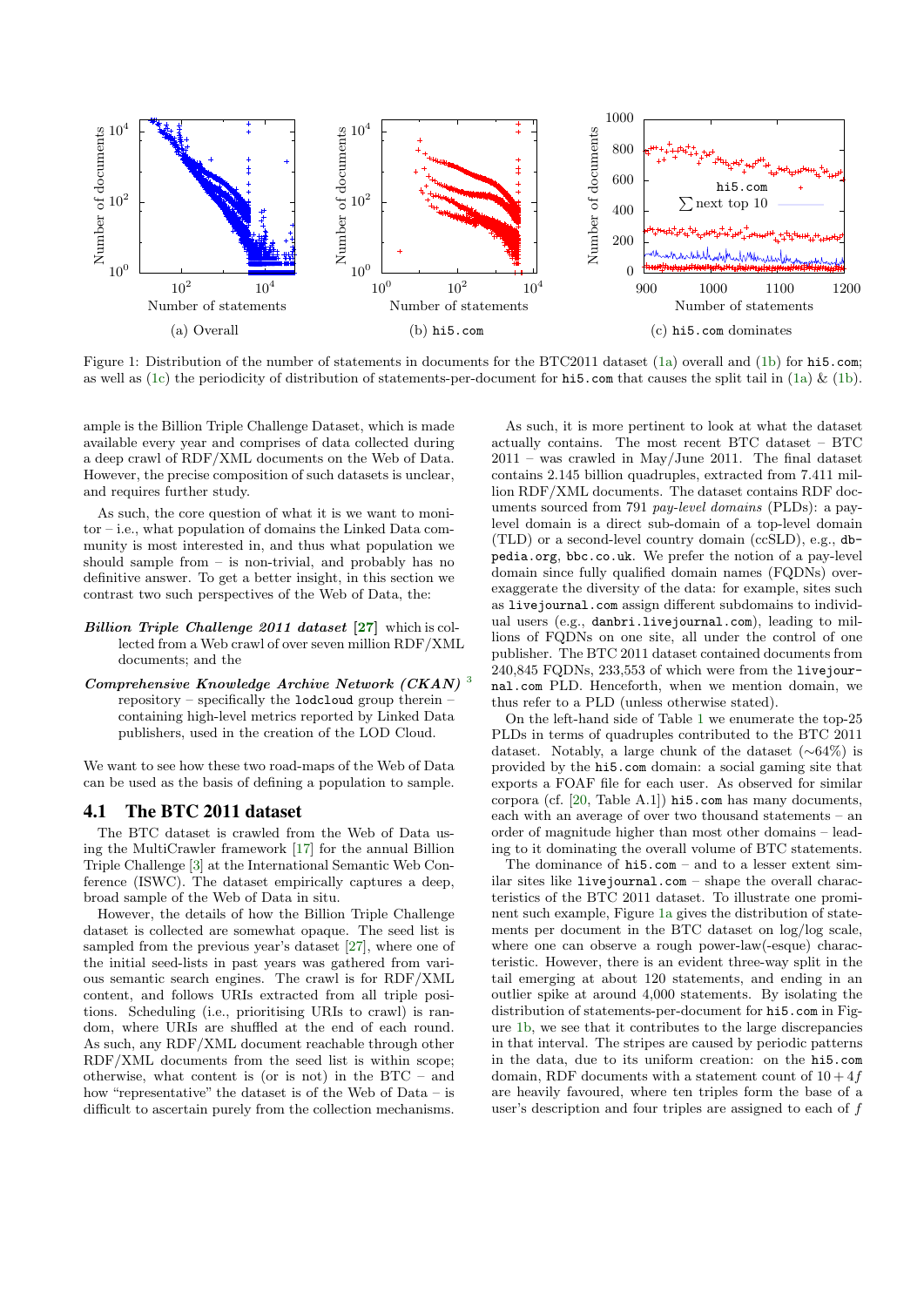friends. Other lines are formed due to two optional fields (foaf:surname/foaf:birthday) in the user profile, giving a  $9 + 4f$  and  $8 + 4f$  periodicity line. An enforced ceiling of  $f \leq 1,000$  friends explains the spike at (and around) 4,010.

The core message here is that although the BTC offers a broad view of the Web of Data, covering 791 domains, in absolute statement-count terms, the dataset is skewed by a few high-volume exporters of FOAF, and in particular hi5.com. When deriving global statistics and views from the BTC, the results say more about the code used to generate hi5.com profiles than the efforts of thousands of publishers.<sup>[4](#page-4-1)</sup> This is also a naturally-occurring phenomenon in other corpora  $(e.g., [12, 20])$  $(e.g., [12, 20])$  $(e.g., [12, 20])$  $(e.g., [12, 20])$  $(e.g., [12, 20])$  crawled from the Web of Data – not just isolated to the BTC dataset(s) – and is *not* easily fixed. One option to derive meaningful statistics about the Web of Data from such datasets is to apply (aggregated) statistics over individual domains, and never over the corpus as a whole.

## 4.2 CKAN/LOD cloud metadata

In contrast to the crawled view of the Web of Data, the CKAN repository indexes publisher-reported statistics about their dataset. These CKAN metadata are then used to decide eligibility for entry into the LOD cloud [\[10\]](#page-9-24): a highly prominent depiction of Linked Open Datasets and their interlinkage. A CKAN-reported dataset is listed in the LOD cloud iff it fulfils the following requirements: the dataset has to (1) be published according to core Linked Data principles, (2) contain at least one thousand statements and (3) provide at least [5](#page-4-2)0 links to other LOD cloud datasets<sup>5</sup>.

Given the shortcomings of the crawled perspective on the Web of Data, we explore these self-reported metadata to get an alternative view on what we should be sampling. On September 29, 2011, we downloaded the meta-information for the datasets listed in the lodcloud group on CKAN<sup>[6](#page-4-3)</sup>. The data contain example URIs for the dataset and statistics such as the number of statements. We discovered meta-data for 297 datasets, spanning 206 FQDNs and 133 PLDs. On the right hand side of Table [1,](#page-5-0) we enumerate the top-25 largest reported datasets in the lodcloud group on CKAN. Note that where multiple datasets are defined on the same domain, the triple count is presented as the summation of said datasets. In this Table, we see a variety of domains claiming to host between 9.8 billion and 94 million triples.

Regarding the data formats present in the LOD cloud, most of the datasets claim to serve RDF/XML data  $(85\%)$ , 4 % claim to serve RDFa (of which 50 % did not also offer RDF/XML). This shows the popularity of RDF/XML, but only supporting RDF/XML will still miss out on 15% of datasets. However, the syntax metadata are somewhat unreliable, where improper mime-types are often reported.

# 4.3 BTC vs. CKAN/LOD

Finally, we contrast the two different perspectives of the Web of Data. Between both, there are 854 PLDs mentioned, with BTC covering 791 domains (∼92.6%), CKAN/LOD

<span id="page-4-2"></span>5 [http://www.w3.org/wiki/TaskForces/](http://www.w3.org/wiki/TaskForces/CommunityProjects/LinkingOpenData/DataSets/CKANmetainformation)

[CommunityProjects/LinkingOpenData/DataSets/](http://www.w3.org/wiki/TaskForces/CommunityProjects/LinkingOpenData/DataSets/CKANmetainformation) [CKANmetainformation](http://www.w3.org/wiki/TaskForces/CommunityProjects/LinkingOpenData/DataSets/CKANmetainformation)

covering 133 domains (∼15.6%), and the intersection of both covering 70 domains (∼8.2% overall; ∼8.8% of BTC; ∼52.6% of CKAN/LOD). CKAN/LOD reports a total of 28.4 billion triples, whereas the BTC (an incomplete crawl) accounts for 2.1 billion quadruples (∼7.4%). However, only 384.3 million quadruples in the BTC dataset (∼17.9%) come from PLDs mentioned in the extracted CKAN/LOD metadata.

In Table [1,](#page-5-0) we present the BTC and CKAN/LOD statement counts side-by-side. We can observe that a large number of high-volume BTC domains are not mentioned on CKAN/LOD, where the datasets in question may not publish enough RDF data to be eligible by CKAN/LOD, or may not follow Linked Data principles or have enough external links, or may not have self-reported.

Perhaps more surprisingly however, we note major discrepancies in terms of the catchment of BTC statements versus CKAN/LOD metadata. Given that BTC can only sample larger domains, a lower statement count is to be expected in many cases: however, some of the largest CKAN/LOD domains do not appear at all. Reasons can be found through analysis of the BTC 2011's publicly available access log [\[27\]](#page-9-26). In Table [2,](#page-5-1) we present reasons for the top-10 highest-volume CKAN/LOD data providers not appearing in the BTC 2011 dataset (i.e., providers appearing with "—" on the right-hand side of Table [1\)](#page-5-0). ROBOTS indicates that crawling was prohibited by robots.txt exclusions; HTTP-401 and HTTP-502 indicate the result of lookups for URIs on that domain; Mime indicates that the content on the domain did not return application/rdf+xml used as a heuristic in the BTC crawl to filter non-RDF/XML content; Unreachable indicates that no lookups were attempted on URIs from that domain; OTHER refers solely to europeana.eu, which redirected all requests to their home page.

In summary, we see two quite divergent perspectives on the Web of Data, given by the BTC 2011 dataset and the CKAN/LOD metadata. Towards getting a better picture of what population we wish to sample for the monitoring experiments, and towards deciding on a sampling methodology, the pertinent question is then: Which perspective best suits the needs of our monitoring experiment? As enumerated in Table [3,](#page-5-2) both perspectives have inherent strengths and weaknesses. As such, we believe that our sampling method should try to take the best of both perspectives, towards a hybrid view of the Web of Data.

# <span id="page-4-0"></span>5. SAMPLING METHODOLOGY

Due to the size of the Web and the need for frequent snapshots, sampling is necessary to create an appropriate collection of URIs that can be processed and monitored under the given time, hardware and bandwidth constraints. The goal of our sampling method is thus two-fold: to select a set of URIs that (i) capture a wide cross-section of domains and (ii) can be monitored in a reasonable time given our resources and in a polite fashion. Given the previous discussion, we wish to combine the BTC/crawled and CKAN/metadata perspectives when defining our seed-list.

Before we continue to describe the sampling methodology we choose, it is worthwhile to first remark upon sampling methods used in other dynamicity studies of the Web.

*Published Sampling Techniques.* There are several published works that present sampling techniques in order to

<span id="page-4-1"></span><sup>4</sup>Furthermore, hi5.com is not even a prominent domain on the Web of Data in terms of being linked, and was ranked 179/778 domains in a PageRank analysis of a similar corpus; <http://aidanhogan.com/ldstudy/table21.html>

<span id="page-4-3"></span> $^6$ <http://thedatahub.org/group/lodcloud>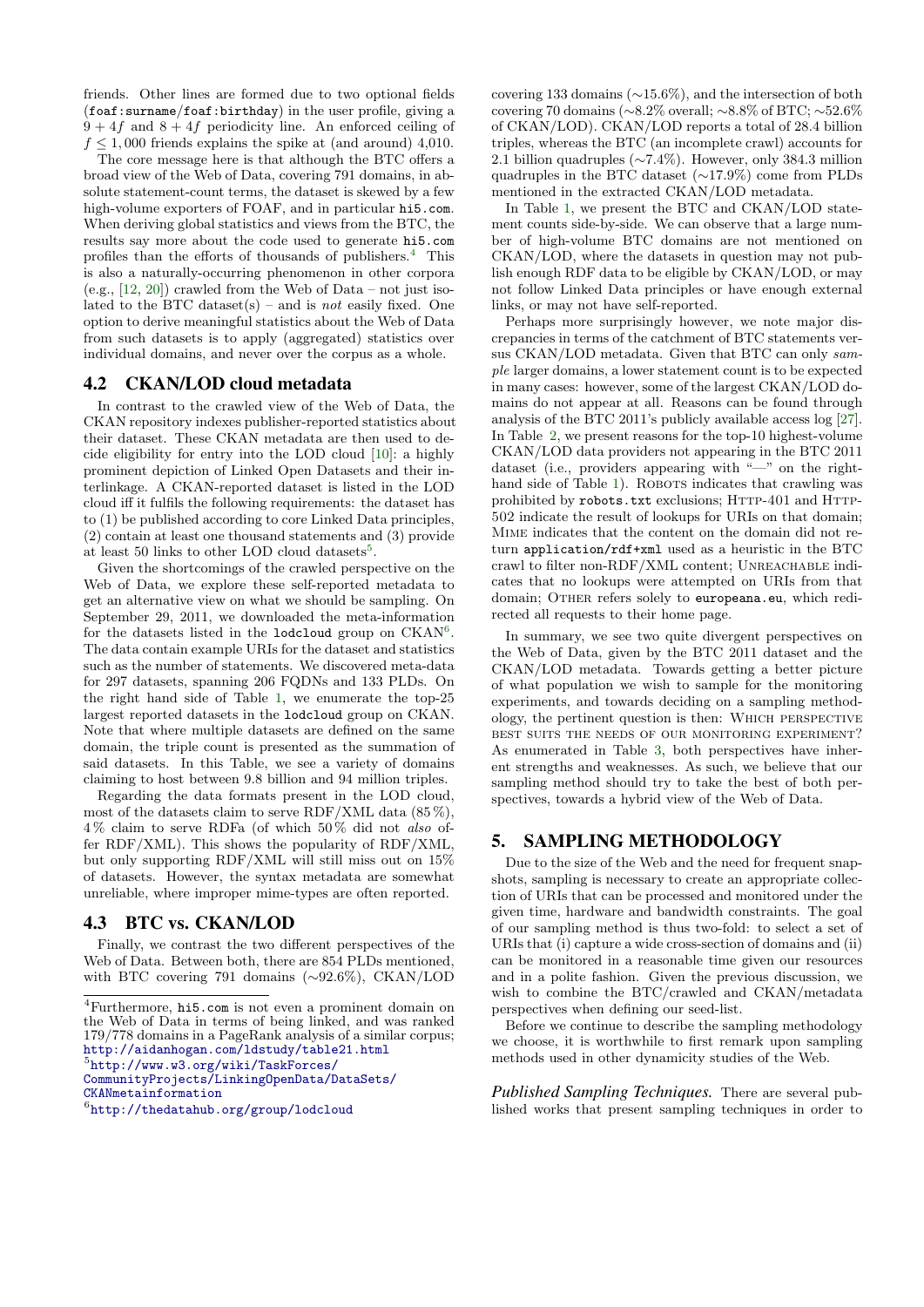<span id="page-5-0"></span>

| $N_2$ | Top-25 BTC          |               |                          | TOP-25 CKAN/LOD     |               |            |  |
|-------|---------------------|---------------|--------------------------|---------------------|---------------|------------|--|
|       | PLD                 | BTC           | <i>LOD</i>               | <b>PLD</b>          | LOD           | BTC        |  |
| 1     | hi5.com             | 1,371,854,358 |                          | rpi.edu             | 9,803,140,000 | 900,464    |  |
| 2     | livejournal.com     | 169,863,721   |                          | linkedgeodata.org   | 3,000,000,000 |            |  |
| 3     | tfri.gov.tw         | 153,300,321   | 23,015,257               | legislation.gov.uk  | 1,900,000,000 | 31,990,934 |  |
| 4     | scinets.org         | 56,075,080    |                          | wright.edu          | 1,730,284,735 | 5          |  |
| 5     | ontologycentral.com | 55,124,003    | 122,000,000              | concordia.ca        | 1,500,000,000 |            |  |
| 6     | rdfize.com          | 36,154,381    |                          | data.gov.uk         | 1,336,594,576 | 13,302,277 |  |
| 7     | legislation.gov.uk  | 31,990,934    | 1,900,000,000            | dbpedia.org         | 1,204,000,000 | 25,776,027 |  |
| 8     | identi.ca           | 30,429,795    |                          | rdfabout.com        | 1,017,648,918 |            |  |
| 9     | bibsonomy.org       | 28,670,581    | $\overline{\phantom{0}}$ | dbtune.org          | 888,089,845   | 1,634,891  |  |
| 10    | dbpedia.org         | 25,776,027    | 1,204,000,000            | uniprot.org         | 786, 342, 579 | 4,004,440  |  |
| 11    | freebase.com        | 25,488,720    | 337, 203, 427            | unime.it            | 586,000,000   |            |  |
| 12    | opera.com           | 23,994,423    |                          | uriburner.com       | 486,089,121   |            |  |
| 13    | bio2rdf.org         | 20,168,230    | 72,585,132               | openlibrary.org     | 400,000,000   | 25,396     |  |
| 14    | archiplanet.org     | 13,394,199    |                          | sudoc.fr            | 350,000,000   |            |  |
| 15    | data.gov.uk         | 13,302,277    | 1,336,594,576            | freebase.com        | 337, 203, 427 | 25,488,720 |  |
| 16    | loc.gov             | 7,176,812     | 24, 151, 586             | fu-berlin.de        | 247,527,498   | 5,658,444  |  |
| 17    | vu.nl               | 6,106,366     | 14,948,788               | dataincubator.org   | 205,880,247   | 3,695,950  |  |
| 18    | bbc.co.uk           | 5,984,102     | 80,023,861               | viaf.org            | 200,000,000   |            |  |
| 19    | rambler.ru          | 5,773,293     |                          | europeana.eu        | 185,000,000   |            |  |
| 20    | fu-berlin.de        | 5,658,444     | 247,527,498              | moreways.net        | 160,000,000   |            |  |
| 21    | uniprot.org         | 4,004,440     | 786, 342, 579            | rkbexplorer.com     | 134,543,526   | 220        |  |
| 22    | dataincubator.org   | 3,695,950     | 205,880,247              | ontologycentral.com | 122,000,000   | 55,124,003 |  |
| 23    | zitgist.com         | 3,446,077     | 60,000,000               | opencorporates.com  | 100,000,000   |            |  |
| 24    | daml.org            | 3,135,225     |                          | uberblic.org        | 100,000,000   |            |  |
| 25    | mybloglog.com       | 2,952,925     |                          | geonames.org        | 93,896,732    | 458,490    |  |

Table 1: Statement counts for top-25 PLDs in the BTC with corresponding reported triple count in CKAN (left), and top-25 PLDs in CKAN with BTC quad count (right)

<span id="page-5-1"></span>

| <b>PLD</b>        | ROBOTS | HTTP-401 | HTTP-502 | <b>MIME</b> | UNREACHABLE | OTHER |
|-------------------|--------|----------|----------|-------------|-------------|-------|
| linkedgeodata.org |        |          | X        | $\chi$      |             |       |
| concordia.ca      |        |          |          | $\times$    |             |       |
| rdfabout.com      |        |          |          | $\times$    |             |       |
| unime.it          |        |          |          |             | X           |       |
| uriburner.com     | x      |          |          |             |             |       |
| sudoc.fr          |        |          |          |             | X           |       |
| viaf.org          |        |          |          | X           |             |       |
| europeana.eu      |        |          |          |             |             | x     |
| moreways.net      |        |          |          |             |             |       |
| uberblic.org      |        |          |          |             |             |       |

Table 2: Reasons for largest ten PLDs in CKAN/LOD not appearing in BTC 2011

create a corpus of Web documents that can be monitored over time. Having studied a variety of major works, we could not find common agreement on a suitable sampling technique for such purposes. The targeted use-cases and research questions directly affect the domain and number of URIs, as well as the monitoring frequency and time frame.

Grimes and O'Brien [\[16\]](#page-9-29) studied the dynamics of very frequently changing pages and prepared their seed list accordingly: initially starting from a list of URIs provided by a

<span id="page-5-2"></span>

| BTC                |                                 |                                                                                                                                          |  |  |  |  |
|--------------------|---------------------------------|------------------------------------------------------------------------------------------------------------------------------------------|--|--|--|--|
| Pros:              |                                 | $\checkmark$ covers more domains (791)<br>$\checkmark$ empirically validated<br>includes vocabularies<br>includes decentralised datasets |  |  |  |  |
|                    | X                               | CONS: $X$ influence of high-volume domains<br>misses $47.4\%$ of LOD/CKAN domains                                                        |  |  |  |  |
| LOD/CKAN           |                                 |                                                                                                                                          |  |  |  |  |
| Pros: $\checkmark$ |                                 | domains pass "quality control"<br>community validated                                                                                    |  |  |  |  |
| CONS:              | $\boldsymbol{X}$<br>X<br>X<br>X | covers fewer domains (133)<br>self-reported statistics<br>misses vocabularies<br>misses decentralised datasets                           |  |  |  |  |

Table 3: Advantages and disadvantages for both perspectives of the Web of Data

Google crawl, they performed two crawls a day and selected the most dynamic URIs (in terms of content changes) that could also be successfully accessed 500 times in a row. As such, the authors focus on monitoring stable and dynamic Web documents. Fetterly et al. [\[14\]](#page-9-17) randomly sampled URIs from a crawl seeded from the Yahoo! homepage to cover many different topics and providers, giving broad coverage for a general-purpose study; however, the surveyed documents would be sensitive to the underlying distribution of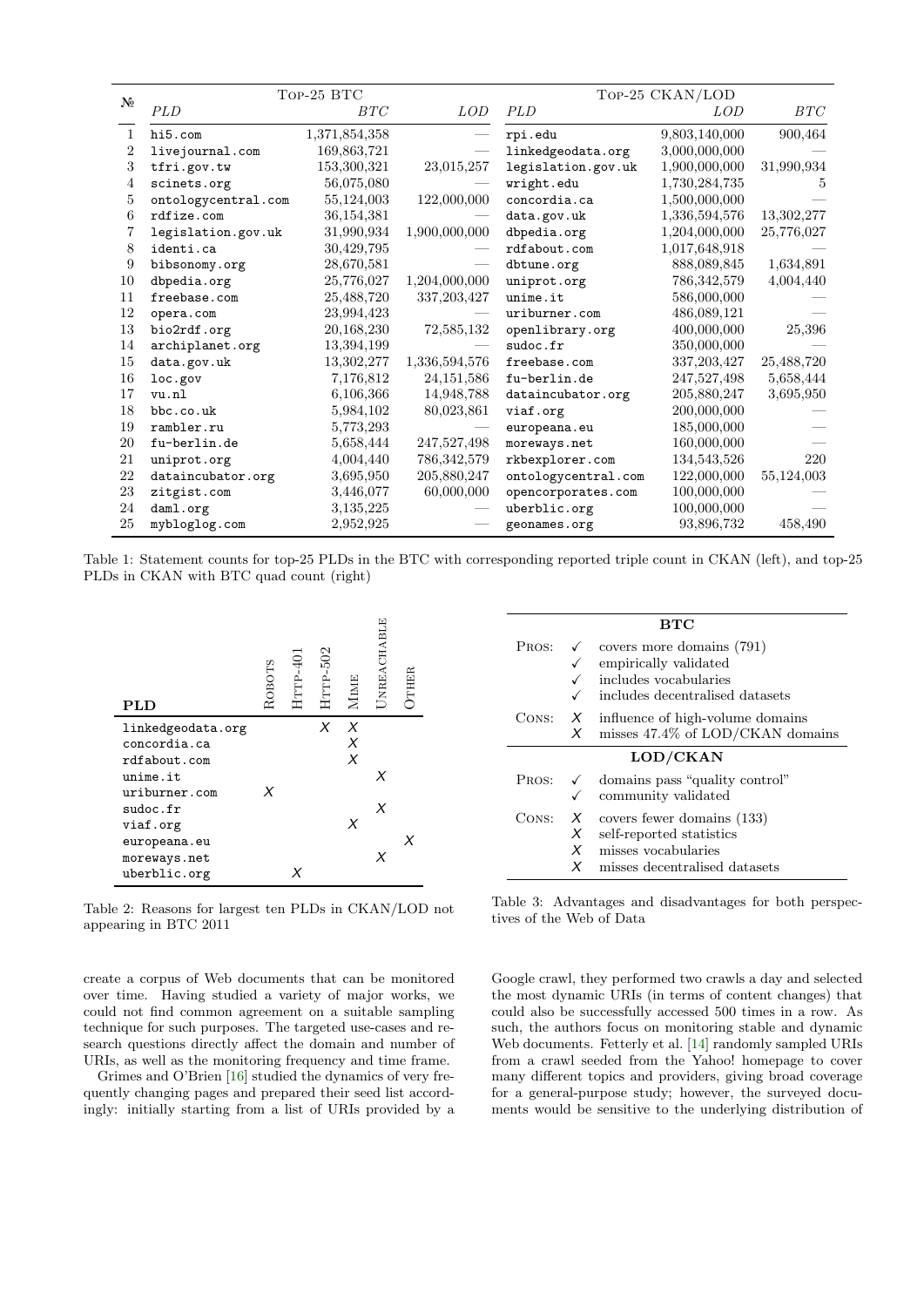documents in the original Yahoo! corpus. Cho and Garcia-Molina [\[8\]](#page-9-15) studied the change frequency of pages using a dataset which was sampled by selecting the root URIs of the 270 most popular domains from a 25 million web page crawl and then crawling three thousand pages for each of the domains; this method provides a good, broad balance of documents across different domains.

*Our sampling method.* We can conclude that existing sampling methods select URIs from crawled documents, either randomly, because of specific characteristics (e.g., dynamic or highly ranked), or to ensure an even spread across different hosts. Thus, we decide to use a combination of these three methods to generate our list of URIs.

Given the previous discussion of Section [4,](#page-2-1) we start with an initial seed list of URIs taken from: (1) the registered example URIs for the datasets in the LOD cloud and (2) the most popular URIs in the BTC dataset of 2011. The most popular URIs are selected based on a PageRank analysis of the documents in the BTC 2011 dataset, where we select the top- $k$  ranked documents from this analysis (please see [\[15\]](#page-9-30) for details); note that many of the top ranked documents refer to commonly instantiated vocabularies on the Web of Data, which are amongst the most linked/central Linked Data documents. At the time of access, we found 220 example URIs in the CKAN/LOD registry, and we complement them with the top-220 document URIs from the BTC 2011 to generate a list of 440 core URIs for monitoring. The core URIs contain 137 PLDs, 120 from the CKAN/LOD examples and 37 from the most popular BTC URIs. This selection guarantees us to cover all relevant domains (similar to [\[14\]](#page-9-17)) and to also consider the most popular and interlinked URIs on the Web of Data (similar to [\[8\]](#page-9-15)).

Obviously, 440 seed URIs are insufficient to resolve a meaningful corpus for observation over time. Thus, we decide to use a crawl and expand outwards from these core URIs to find other documents to monitor in their vicinity. Importantly, we wish to stay in the close locale of the 440 core URIs; if we go further, we will encounter the same problems as observed for the BTC 2011 dataset, where the data are skewed by a few high-volume exporters. To avoid being diluted by, e.g., hi5.com data and the likes, we thus stay within a 2-hop crawl radius from the core URIs. From the data thus extracted, we then sample a final set of extended seed URIs to monitor. The result is then our best-effort compromise to achieve representative snapshots of Linked Data that (i) take into account both views on Linked Data by including CKAN and BTC URIs in the core seed list, (ii) extend beyond the core seed list in a defined manner (2 hops), and (iii) do not exceed our crawling resources.

*Crawling setup.* The crawling setup will have a significant effect on the selection of URIs to monitor, and so we provide some detail thereupon. Our implementation is based on two open source Java projects: (1) LDSpider<sup>[7](#page-6-0)</sup>, a multi-threaded crawling framework for Linked Data, and (2) any23<sup>[8](#page-6-1)</sup>, a parsing framework for various RDF syntaxes. The experiments are intended to run on a dedicated, single-core 2.2GHz Opteron x86-64, 4GB RAM on a university network. Thereafter, we use the following configuration:

- All RDF syntaxes: unlike BTC crawls, which only consider RDF/XML, we wish to consider all standard serialisation formats for RDF (including Turtle, which is soon to be standardised), as supported by any23. Further, we do not pre-filter content based on Contenttype reporting or file extensions. RDFa is becoming a preferred format for many publishers: when parsing RDFa, we monitor the output statements and exclude the content of HTML documents for which we find *only* "accidental" triples as extracted from titles, stylesheets, icons, etc., and instead only consider documents that intend to publish non-trivial RDFa.
- Threads: multithreading keeps the hardware busy while slow HTTP requests are being processed; in previous work [\[20\]](#page-9-9), we found 64 threads to offer the best tradeoff between parallelism and CPU/disk contention.
- Timeouts: we terminate unresponsive connections and sockets after 120 seconds. Timeouts are kept deliberately high to help ensure stable crawls.
- Links: we consider all URIs contained in the RDF data as potential links to follow (and, e.g., not only the value of rdfs:seeAlso or such).
- Breadth-first: we crawl documents in a round-based, URI scheduling approach, which should result in a broader set of diverse data (assuming a diverse seed-list) [\[20\]](#page-9-9).
- Redirects: 301, 302, 303 and 307 HTTP response codes are not treated as links, but are instead followed directly in the same round until we reach a non-direct response (or hit a cycle/path-limit).
- Per-domain Queue: our crawler queue is divided into individual per-domain queues, which are polled roundrobin: this helps ensure a maximal delay between accessing the same domain again.
- **Priority Queue:** within each individual per-domain queue, we prioritise URIs for which we have found the most links thus far. (This only affects the crawl if an incomplete round is performed.)
- Politeness Policy: we implement a politeness delay of two seconds, meaning that we do not access the same PLD twice within that interval; further, for each domain, we retrieve and respect standard robots.txt exclusions.

The minimum amount of time taken to complete a round becomes the maximum number of active URIs for a single domain, multiplied by the politeness delay. The combination of this per-PLD delay and the distribution of documents per domain on the Web [\[20\]](#page-9-9) introduces the problem of PLD starvation [\[20\]](#page-9-9): the nature of the Web of Data means that after numerous low-volume domains have been crawled, the few remaining domains are not enough to keep the crawler resources busy between the politeness delay. In the worst case, when one PLD is left in the queue, only one URI can be crawled every two seconds. However, the  $frontier -$ the list of URIs for the next round – may contain a diverse set of domains that can overcome this problem, and allow for higher crawling throughput. Hence, we also add a termination condition for each round: once (1) the seed URIs have been processed, (2) all active redirects have been processed and (3) the number of active PLDs remaining in the perdomain queue drops under the number of threads (in our

<span id="page-6-0"></span><sup>7</sup> <http://ldspider.googlecode.com/>

<span id="page-6-1"></span><sup>8</sup> <http://any23.org/>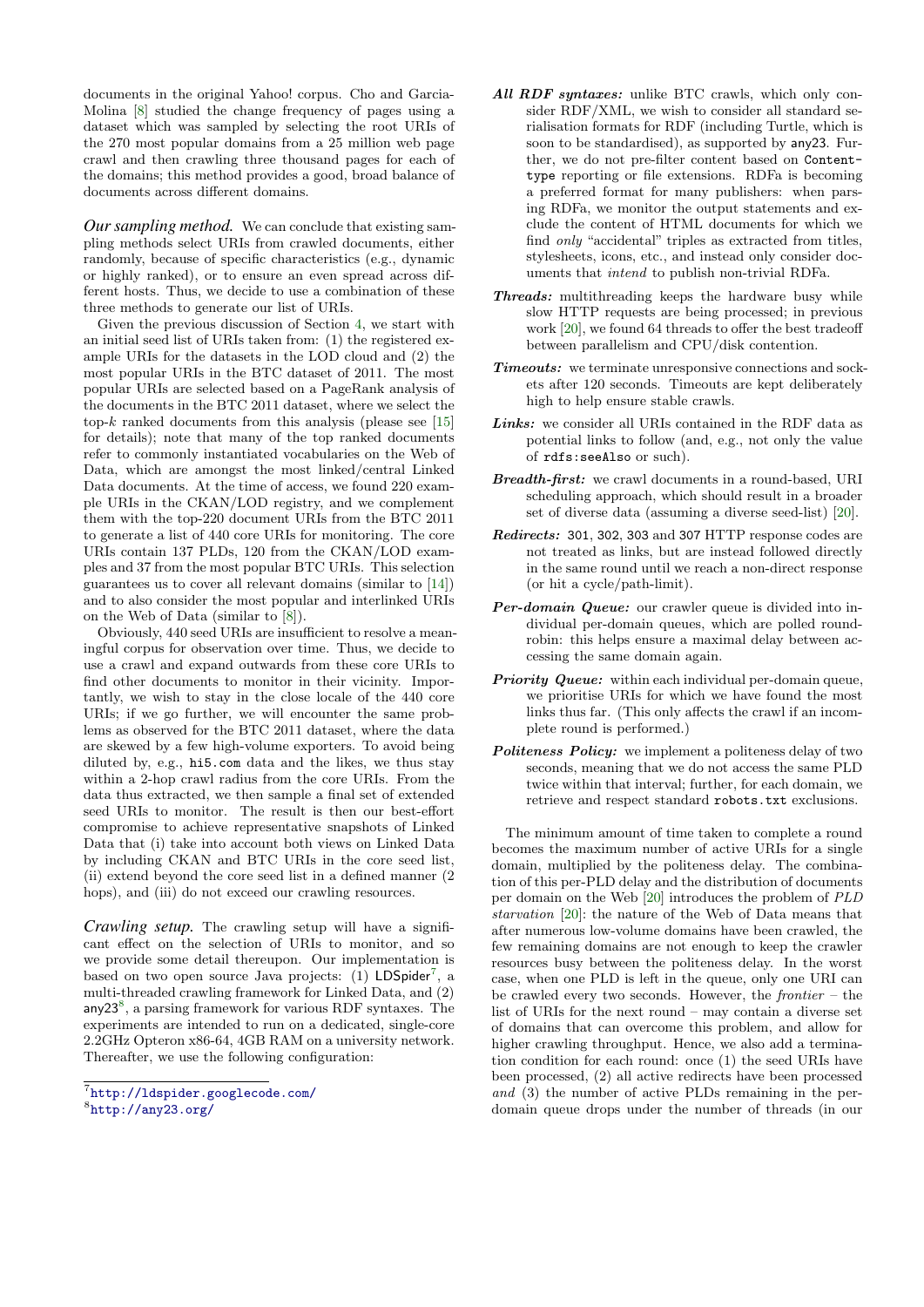<span id="page-7-1"></span>

Figure 2: Number of stmts. and docs. per crawl experiment

<span id="page-7-2"></span>

Figure 3: Number of PLDs per round per crawl experiment

setup 64), we end the current round and move to the next round (shifting remaining URIs to the frontier).

Seed list. Starting from our list of 440 core URIs, we wish to expand a 2-hop crawl using the outlined framework, from which we will extract the final seed list of URIs to monitor in our observation framework. However, due to the unpredictability/non-determinism of remote connections, we want to ensure a maximal coverage of the documents in this neighbourhood. Along these lines, we repeated ten complete 2-hop crawls from our core URI list.

With respect to the non-determinism, Figure [2](#page-7-1) shows for each round the number of documents (left bars on  $y$ -axis) and the number of statements (right bars on  $y$ -axis). We can observe that two crawls (crawl number 1 and 10) have a significantly higher number of statements compared to the other crawls. One reason for this large discrepancy relates to the identi.ca domain, where a URI (referring to Tim Berners-Lee's account; a highly ranked document in the BTC dataset) in the seed round of crawls 1 and 10 offered a rich set of links within that domain, whereas the lookup failed in the other crawls, cutting off the crawler's path in that domain: for example, in the first crawl, identi.ca accounted for 1.5 million statements, whereas in crawl 2, the domain accounted for 17 thousand statements. Such examples illustrate the inherent non-determinism of crawling.

In Figure [3,](#page-7-2) we show for each crawl the number of visited PLDs per round together with the number of new PLDs per round with respect to the previous round. The left bar

<span id="page-7-3"></span>

<span id="page-7-4"></span>Figure 4: Distribution of the number of docs. per PLD

| No | <b>PLD</b>        | URIs  |
|----|-------------------|-------|
| 1  | gesis.org         | 7,850 |
| 2  | chem2bio2rdf.org  | 5,180 |
| 3  | dbpedia.org       | 3,643 |
| 4  | freebase.com      | 3,026 |
| 5  | fer.hr            | 2,902 |
| 6  | loc.gov           | 2,784 |
| 7  | concordia.ca      | 2,784 |
| 8  | dbtune.org        | 2,767 |
| 9  | fu-berlin.de      | 2,689 |
| 10 | semantictweet.com | 2,681 |

Table 4: Top 10 PLDs based on the number of URIs

for each crawl represents Round 0, the middle bar Round 1, and the right bar Round 2. We can observe that the relative level of domains across the crawls is much more stable when compared with the number of documents (cf. Figure [2\)](#page-7-1). Across rounds, the graph shows an average ∼1.3× increase of active PLDs between Rounds 0–1, and an increase of ∼3.4× between Rounds 1–2. Further, we observe that ∼30% of the PLDs in Round 1 are new compared to the previous round and roughly 70% of the PLDs in Round 2 are not visited by the crawler in the rounds before.

Given the non-deterministic coverage of documents, to ensure comprehensive coverage of URIs in the 2-hop neighbourhood, we take the union of URIs that dereferenced to RDF content, resulting in a total set of 95,737 URIs spanning 652 domains, giving an average of 146.8 dereferenceable URIs per domain. Figure [4](#page-7-3) shows in log/log scale the distribution of the number of PLDs  $(y\text{-axis})$  against the number of URIs in the union list  $(x\text{-axis})$ ; we see that 379 PLDs (∼58.1%) have one URI in the list, 78 PLDs (∼12.0%) have two URIs, and so forth. In addition, Table [4](#page-7-4) lists the number of URIs for the top-10 PLDs in the set (represented by the ten rightmost dots in Figure [4\)](#page-7-3).

#### <span id="page-7-0"></span>6. MONITORING CONFIGURATION

The next step in the setup of our observatory is to select the monitoring techniques and intervals we apply. Note that we have yet to start the monitoring experiments, where we now instead present some initial results and outline our proposed methodology for feedback from the community.

In general, there exists two fundamental monitoring tech-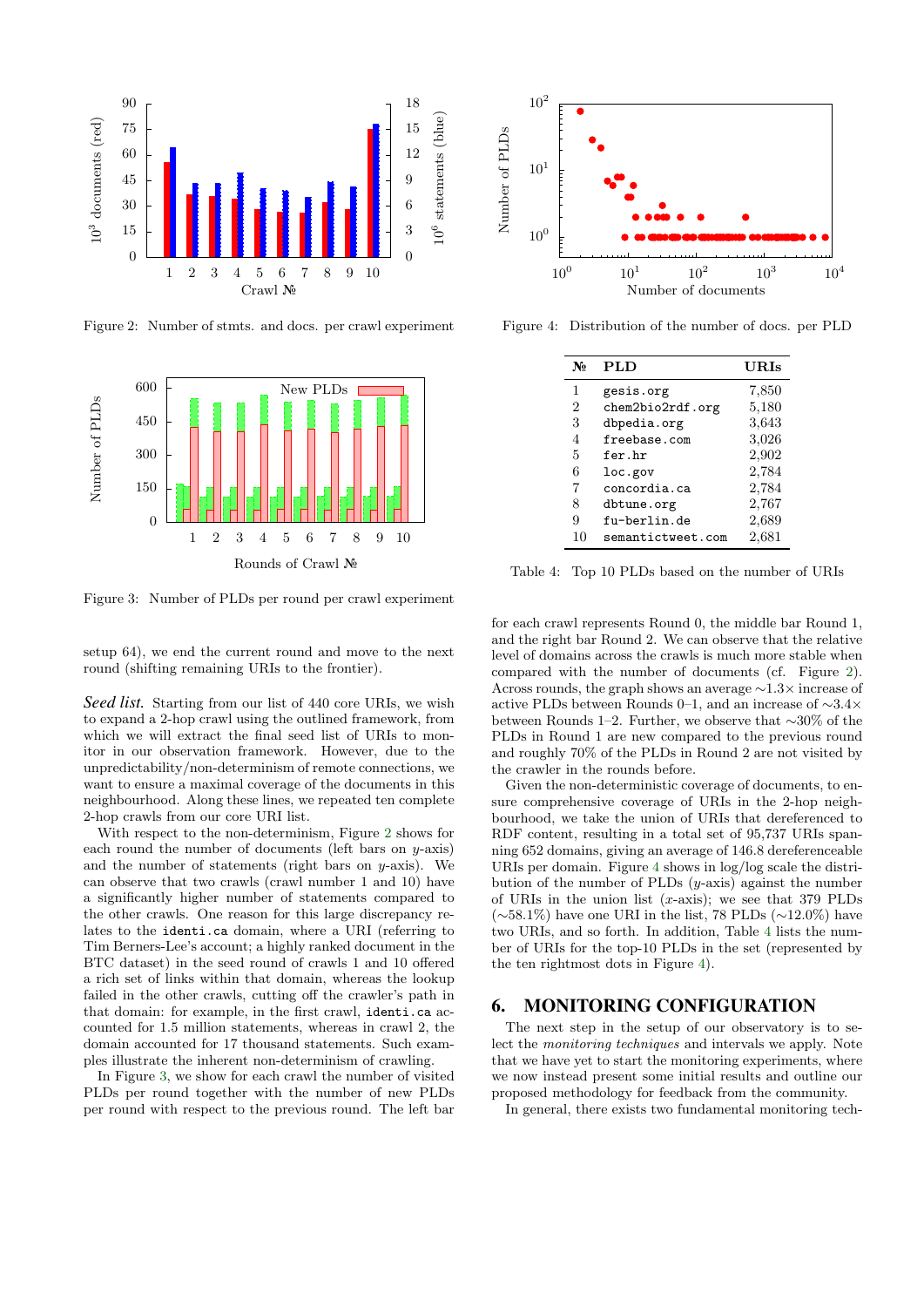niques. The first technique is to periodically download the content of a fixed list of URIs, as widely used in the literature [\[5,](#page-9-12) [6,](#page-9-13) [7,](#page-9-16) [8\]](#page-9-15); this technique allows to study the evolution of sources over time in a contiguous fashion. The second technique is to periodically perform a crawl from a defined set of URIs [\[22\]](#page-9-18); this technique is more suitable if one wants to study the evolution of the neighbourhood network of the seed URIs in an *adaptive* fashion, but also can introduce a factor of randomness based on the crawling methods.

We decided to again apply a hybrid approach: primarily, we do not want to limit our observations to URIs online at the start of the experiment, although they will still be our focus. We thus take the set of 95,737 sampling URIs extracted in the previous section as a kernel of **contigu**ous URIs accessed consistently in each snapshot. From the kernel, we propose to crawl as many URIs again using the crawler configuration outlined in the previous section, forming the adaptive segment of the snapshot. Roughly half of our snapshot would comprise of the contiguous kernel, reliably providing data about said URIs; and the other half of our snapshot would comprise of the adaptive crawl, reflecting changes in the neighbourhood of the kernel. We do not limit PLDs in the adaptive crawl so as to not exclude data providers that come online during the course of the experiment. This setup allows for studying (i) dynamics within the datasets (ii) dynamics between datasets (esp. links) (iii) and the growth of Linked Data and the arrival of new sources (although to a lesser extent).

Next, we must decide on the monitoring intervals for our platform: how frequently we wish to perform our crawl. In the literature, it is common to take the data snapshots in either a daily [\[22,](#page-9-18) [14\]](#page-9-17) or weekly [\[5,](#page-9-12) [6,](#page-9-13) [8,](#page-9-15) [7\]](#page-9-16) fashion. Again, in a practical sense, the intervals are highly dependent on the available resources, and the size of the seed list. Given our resources and the monitoring requirements, we decided to perform a full snapshot every week.

In addition, to get more granular data in a temporal sense, we propose to apply an adaptive scheduling policy that takes more frequent snapshots for more dynamic data. As such, we propose to set up different monitoring intervals within the full weekly snapshots, where we increase the monitoring interval for a kernel document if it changes within two consequential snapshots of the previous interval. Figure [5](#page-8-1) depicts the core idea. Using this adaptive approach, we can avoid the local and remote computational overhead involved in regularly polling documents that are observed to be very static. At the moment, we consider fixing the maximum number of intervals per week to 16, which resolves to a time interval width of ∼10 hours. However, the intervals will take a minimum of a week to "warm-up", and will probably take longer to stabilise; thus, we can manually add further intervals on-the-fly at a later stage once the experiments are underway (if deemed useful from the results).

*Initial experiment.* We conducted an initial experiment, performing a crawl for the 95,737 URI kernel. Our framework downloaded 16 million statements from 80,000 documents, taking a total of 6 hours and 40 minutes. Figure [6](#page-8-2) shows the number of documents processed per crawl hour. The average download rate increases from 20k to 70K documents per hour after 60 minutes, but tails off severely after hour 3 due to PLD starvation. We see that processing the kernel is thus feasible within a 10 hour interval.

**successive document content change** 

<span id="page-8-1"></span>

Figure 5: Adaptive scheduling based on change events.

<span id="page-8-2"></span>

Figure 6: Number of downloaded documents over time.

# <span id="page-8-0"></span>7. CONCLUSION & OUTLOOK

In this paper, we have presented ongoing work towards building DyLDO: the Dynamic Linked Data Observatory. This observatory aims to continuously gather a high-quality collection of Linked Data snapshots for the community to gain a better insight into the underlying principles of dynamicity on the Web of Data. We motivated our proposals based on several concrete use-cases and research questions that could be tackled using such a collection, and presented related works that treat various aspects of dynamicity for HTML documents on the traditional Web. Next we looked at the non-trivial question of what view we should adopt for the Web of Data, introducing and comparing the BTC and CKAN/LOD perspectives, showing how and where they diverge, and weighing up their respective pros and cons. We proposed selecting a kernel of sources to monitor around a core set of URIs taken from BTC and CKAN/LOD datasets, which are then extended by a 2-hop crawl. We also presented the detailed crawl configuration we planned to use for our monitoring experiments. Finally, we proposed our methodology for performing the continuous observation of sources in and around the kernel, as well as using adaptive intervals to monitor more dynamic sources more frequently.

We plan to begin the monitoring experiments in the next few weeks, and to run them continuously and indefinitely. We still have some practical issues to tackle in terms of creating a backup and archiving system, a site offering access to the community<sup>[9](#page-8-3)</sup>, as well as remote fallback procedures in the event of network or hardware failure. Thus, we are at a crucial stage, and are keen to gather final feedback and requirements from the community: we are particularly anxious to hear from people who would have a specific interest or use-case for such data – be it in terms of research analysis, evaluation frameworks, etc. – what requirements

<span id="page-8-3"></span><sup>9</sup>Planned for <http://swse.deri.org/DyLDO/>